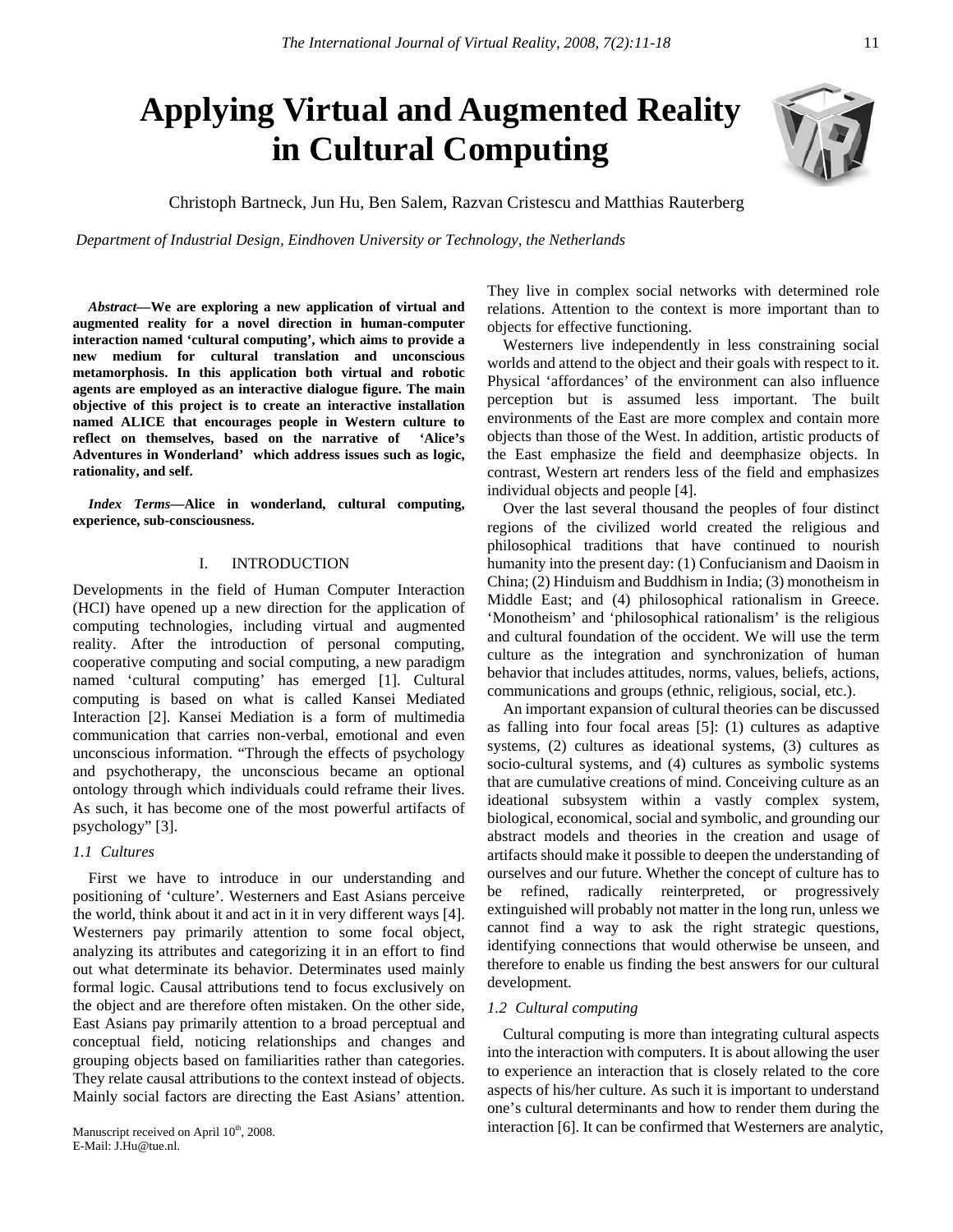paying attention primarily to the object and the categories to which it belongs and using rules, including formal logic, to understand its behavior [4]. In contrast East Asians are more holistic, attending to the entire field and assigning causality to it, making relatively little use of categories and formal logic, and relying on 'dialectical' reasoning. These Western and Eastern types of cognitive processes are embedded in different I metaphysical systems and tacit epistemologies. It can be speculated that the origin of these differences is traceable to markedly different social systems as part of the underlying cultural determinants [4]. For the Eastern and Western culture, the main value dealt with is *enlightenment*, but in different ways. Utilizing on modern technology, Nakatsu et al. [2] try to give a new direction in form of "Kansei Mediation" to enable societies transforming towards enlightenment [also see 7]. Salem and Rauterberg [8] discuss the relationship of cultural computing and entertainment, and Hu and Bartneck [9] could conclude that "culture matters".

In the Eastern application, cultural computing is defined as cultural translation that uses engineering methods to represent essential aspects of a culture [6, 10]. These engineering methods, such as computer graphics, animations and mixed realities can give a person the sense of entering and participating in a different world. 'ZENetic Computer' is such an installation. It incorporates certain elements of the Japanese Zen culture (i.e., sansui paintings, poetry and kimonos). Through an interactive dialog with the system, users can experience the birth of self-awareness brought about through the unification of one's everyday self and one's unconscious self [11]. The Zen teachings and symbols that are used in the 'ZENetic Computer' are very typical for the Japanese culture and are not likely to be understood by most people from the West. Therefore the question is how to create a comparable experience in the West that is based on symbols that can touch cultural determinates of Westerners. We tried to answer this question in the project named ALICE by proposing cultural computing based on the story of 'Alice's Adventures in Wonderland' [1, 12, 13, 14], using a variety of technologies such as virtual reality, augmented reality, animated virtual agents and robotic agents.

To support individual metamorphosis and therefore cultural developments by addressing unconscious layers we developed the ALICE installation to make core concepts of the Western culture consciously available for reflection and disputation. A number of well-known cognitive, emotive and behavioral techniques are available to address our main objectives including disputation of irrational beliefs, emotive techniques and a number of behaviorally oriented assignments [15]. One of the main therapeutic functions of our approach is to support, in all meanings of the term, the symbolic expression of unconscious processes and to try to make these processes intelligible: first of all, intelligible to oneself and then, from the knowledge acquired through one's own experience, to others [16].

In the role of Alice, the user goes through an interactive narrative and encounters six stages that are based on selected parts of the original plot. We will now embark on a

walkthrough of all the six stages.

# II. THE ALICE INSTALLATION

The ALICE installation was build inside of a building of the Eindhoven University of Technology, which takes a space of 12 by 12 meter spanning two floors over a total height of 7 meters. The ALICE Installation consists of six consecutive stages. The visitor walks by him/herself through them, one after the other. Given the Western Culture's emphasis on individuality, the installation is designed for individual experiences. It is not possible for a group of visitors to experience the installation at the same time.



Fig. 1. Schematic drawing of the installation.

Fig. 1 shows a schematic drawing of the installation. Notice the panoramic room on top, the spiral rail for the electric seat and the CAVE in front. We will explain the function of each part in more detail within each of the corresponding stages. For each stage, we will first summarize the corresponding section of Carroll's original story. Second, we will give an impression of the design of each stage, before we talk about its technical implementation. Last, we will describe the rationale behind each stage. It is likely that the Alice installation will have an effect on its visitors, but it is unclear what effects and how strong they may be. The visitors' experience may range from being mildly entertained to a deeper psychological disturbance.

# *Stage 1: Waiting*

In the first scene of Carroll's original book, Alice is bored and sleepy sitting on a bank with her sister. A white rabbit runs close by her and while looking at its pocket watch it cries out "Oh dear! Oh Dear! I shall be late!"

The visitor of the ALICE Installation enters this stage through two curtains. Inside, a 360-degree panorama picture of Cambridge surrounds the visitor, the place where Carroll lived and worked. The panorama depicts a location in nature at the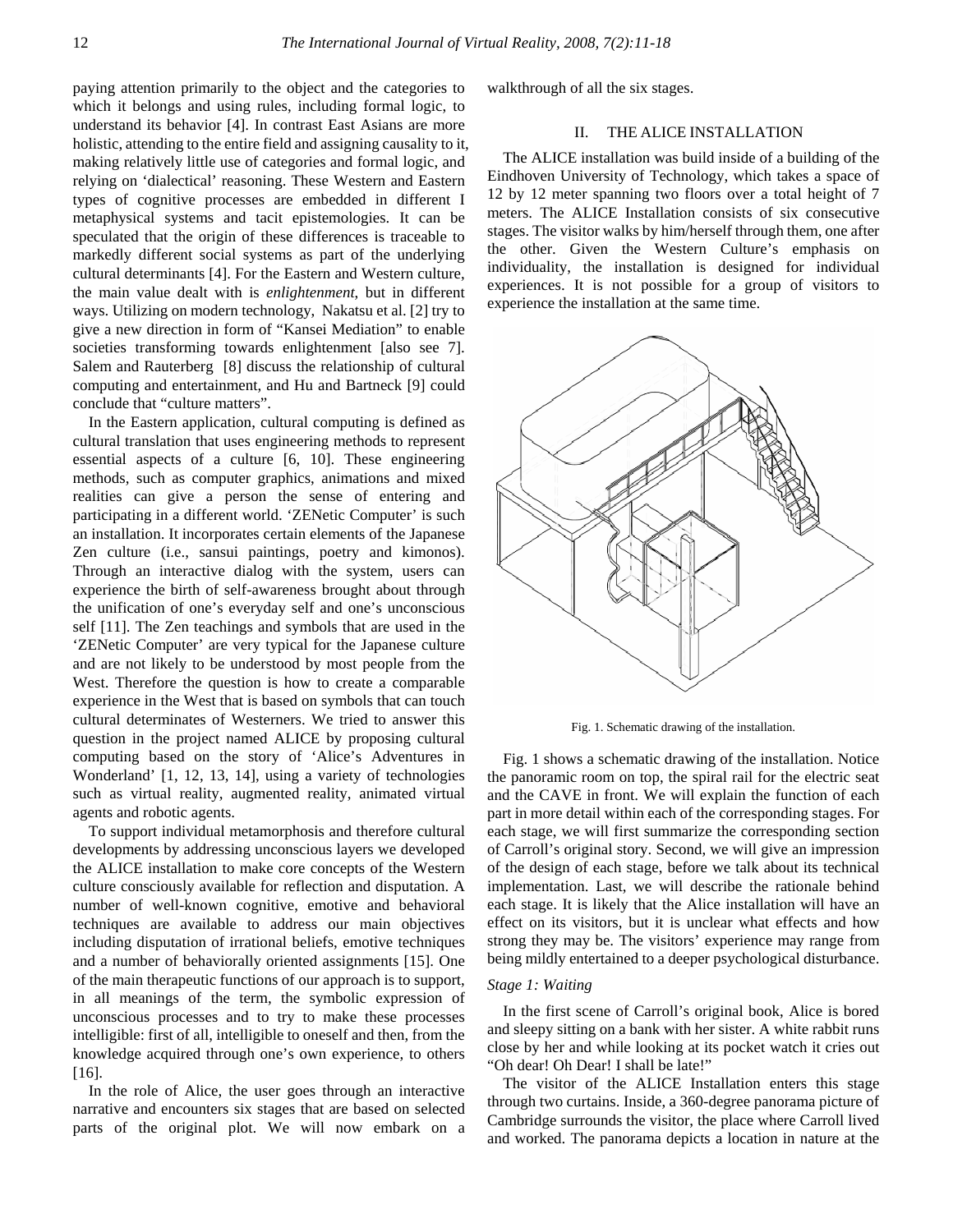river Cam (see Fig. 2). The visitor has to wait until he/she is bored and thereby enters a similar state of mind as Alice in the original study. A preliminary study indicates that it does not take more than 15 minutes before visitors are very bored [17]. Then, a white rabbit appears from behind the curtain. It has a pocket watch and says through its internal speakers: "Oh dear! Oh Dear! I shall be late!" before disappearing into a rabbit hole at the far end of the room. On its way pass the visitor it tries to seduce the visitor to follow by starting a catch-me-if-you-can type of behavior. The rabbit enters a hidden section inside of the rabbit hole before the visitor enters the hole and hence disappears from sight. The visitor enters the rabbit hole after the rabbit and thereby enters stage two.



Fig. 2. A visitor follows the rabbit.

The panorama picture was printed on a large fabric. Several lights behind the fabric lighten the room and thereby giving the panorama the brightness of a summer day. The rabbit was build using a carbon fiber fabric, remotely driven by motorized wheels. A wide-angle video camera mounted in the ceiling allows to detect the positions of the rabbit and the visitor and hence to control the behavior of the rabbit accordingly.

The first stage is associated with the concept of time. Fraisse [18] argued that "the more one pays attention to time, the longer it seems, with the extreme being expectancy which is nothing but expectancy of a desired or feared event. Reciprocally, duration seems short when the task is difficult and/or interesting." This theory has been widely accepted and Feuerstein concluded that stress led to increases in subjective to objective time ratio and time following a period of stress was reported to pass quickly [19]. More specifically, altered sensory environments have a complex influence on the perception of time [20]. Visual and auditory stimulation interact in their production of an altered sensory environment that influences the cognitive timer. The concept of a cognitive timer is associated with Glicksohn's Multiplicative Function Model of time [21].

Several other models of time have been proposed, including Scalar Timing Model [22], Contextual Change and Attention Gating Models [23], Multiplicative Function Model Stimulus Complexity Model [24]. A detailed discussion of the merits and differences between the models is not in the focus of this study and neither do we intend to propose a new model. Instead, we use Glicksohn's model as a framework for the measurements of the visitors' perception of time. His model appears to be most

suitable for this study, since it was developed in association with an altered sensory environment.

# *Stage 2: Down the rabbit hole*

Alice falls down the rabbit hole in an unusual fashion. The speed of her fall is very slow and she is able to interact with objects that are attached to the walls of the rabbit hole, such as cupboards and bookshelves. The fall takes such a long time that Alice engages in a conversation with herself before dozing off. At last, she lands on a heap of sticks and dry leaves. Stage two can be characterized by environmental space. Alice is discussing whether she can fall right through the earth and come out in New Zealand. She disputes the relationship of herself within the space of the earth.



Fig. 3. A visitor descents through the rabbit hole on the electric seat.

When entering the rabbit hole in the ALICE installation, the visitor finds an electric seat that is mounted on a rail. Once safely seated, the seat takes the visitor down a tunnel in spiral movement (see Fig. 3). Along the walls of the tunnel, cupboards, bookshelves and lamps are mounted. The speed of the electric seat is slow.

The seat was build using an electric stair lift, commonly used in the houses of elderly to enable them to move from one floor to another. A remote controlled gate prevents the visitor to pass by the seat and thereby endangering him/her to truly fall down the rabbit hole. The seat is only activated once the armrests are put down, which prevents the visitor from falling off while moving. Infrared cameras are placed inside the rabbit hole to monitor the visitor. Since both, stage three and four are associated with the concept of space, we will discuss the concept in the next section.

# *Stage 3: Eat Me and Drink Me*

Alice enters a dark corridor with many doors, which are all locked. She approaches a glass table on which a small golden key lays. She uses the key to open a tiny door that leads to a garden, but Alice is too tall to enter. She approaches the table again, and this time she notices a bottle labeled "Drink Me" and later a little cake labeled "Eat me". By drinking from the bottle she shrinks and by eating the cake she grows. Eventually she manages to have the appropriate size to enter through the tiny door.

Similar to stage two, stage three is associated with the concept of space. Clearly, we could not grow or shrink the visitors directly, but we were able to manipulate their relative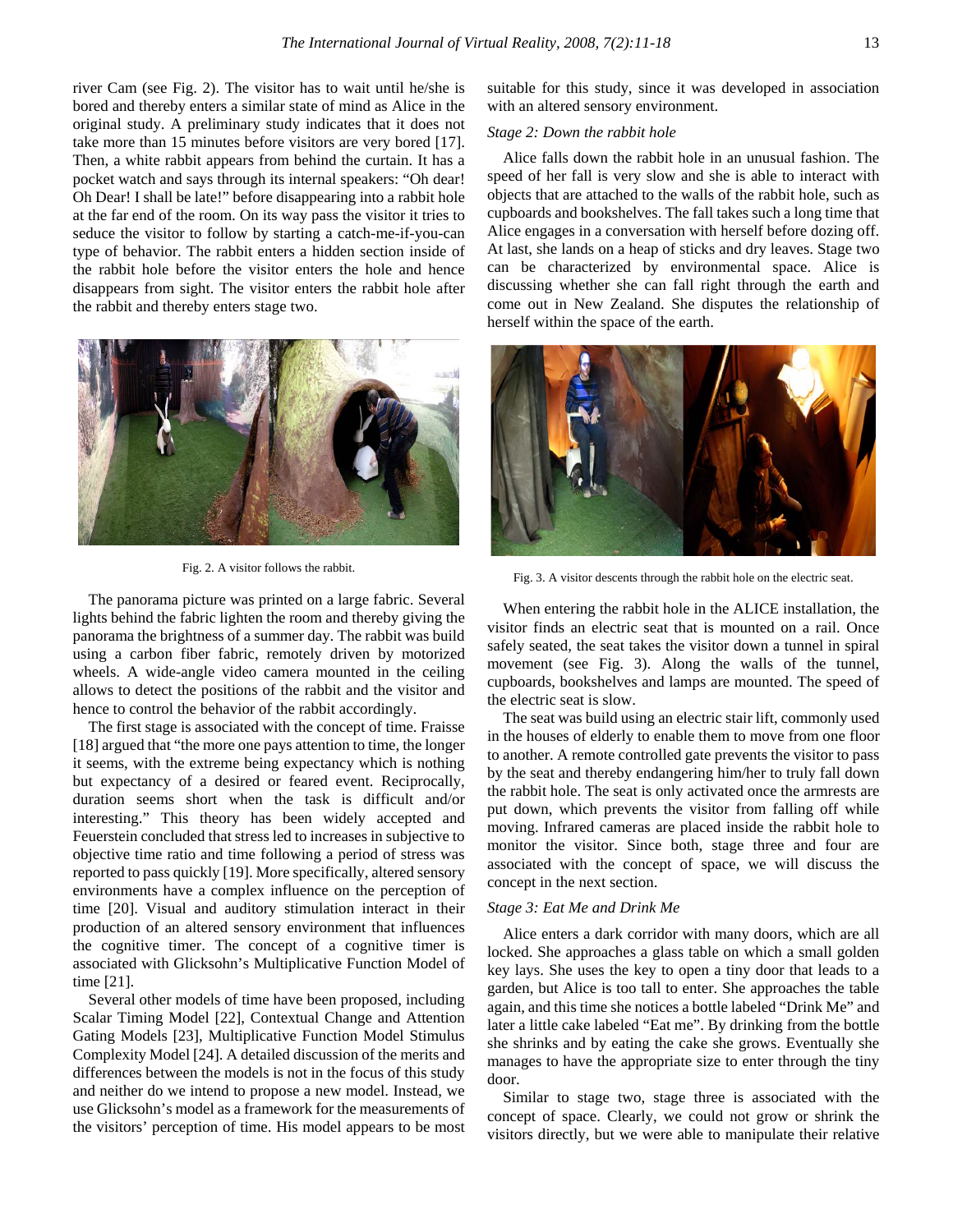size in comparison to the environment by using a 5 side CAVE. The visitor entered the CAVE and had the impression to stand in a virtual room. A cookies box labeled "Eat Me" and a bottle labeled "Drink Me" are placed on top of a small table (see Fig. 4). When the visitor drinks from the bottle, the virtual room enlarges, giving the impression that the visitor is shrinking. When eating the cookie, the virtual room shrinks, giving the visitor the impression that he/she is growing. On one side of the room, a door is shown. Once the visitor reaches the appropriate size, the wall on which the door is shown moves aside and thereby allows the visitor to enter stage four.



Fig. 4. The virtual room(left), eat me and drink me (middle), Visitor eating the cookie (right).



Fig. 5. Stage four, with an animated agent.

We used the Vizard VR Toolkit from Worldviz to synchronize the five projectors. The model of the virtual room was developed in 3D Studio Max. The floor of the cave is equipped with pressure sensors that allow us to determine the visitor's position in the CAVE. Depending on his/her location, the perspective of the projection is adjusted to give a true 3D impression of the virtual room. The bottle features touch and tilt sensors to detect drinking. The cookie box is equipped with a microphone that allows us to detect the visitor's chewing sounds when eating the cookie.

Both, stage three and four, deal with space. Stage two can be characterized by environmental space, while stage three is associated with personal space. In both stages the relationship between the visitors' and the installation's space is of essence. This relationship can be described within the well-established framework of Presence. Presence is often referred to as a subjective experience of being in one place or environment, even when one is physically situated in another. It is an illusion of "being there", "it is here" or "being together" [25, 26, 27].

# *Stage 4: The Pool of Tears*

During her growing and shrinking experience, Alice cries many tears. When she walks through the tiny door she enters a pool of tears. She talks to a mouse that swims alongside her and together with some other animal they finally reach the shore. When the visitor enters stage four, the sea with a mouse in it is projected on one of the walls (see Fig. 5) In addition, a smoke machine creates an impression of moisture and adds a mystical feeling to this stage. The visitor walks along the projection and thereby enters stage five.

At the beginning we were discussing building a real pool, but it was not clear what the visitors would do with their clothes. Hence we created a virtual pool of tears with the use of back-projection. The animation of mouse in the water was created in 3D Studio Max. The symbolic interpretation of this stage remains difficult. A possible symbolism could be the Christian ritual of baptizing.

## *Stage 5: Advice from a Caterpillar*

The caterpillar engages Alice in discussion about herself. It asks Alice who she really is and how she wants to be. The complete episode is a dialogue and hence we created a robotic caterpillar to engage the visitor in a similar dialogue (see Fig. 6). The caterpillar is a robotic agent that features a microphone array. These microphones record the utterances of the visitor but also detect the relative position of the visitor. The body and the head turn to the visitor when the caterpillar speaks to the visitor. A dialogue system manages the conversation.

This stage can be associated with the concept of the self. Throughout history, there have been wide varieties of theories about the self, coming from the fields of philosophy, psychology, and religion. This includes assertions that there is no self; that the idea is a logical, psychological, or grammatical fiction; that the sense of self is properly understood and defined in terms of brain processes; that it is merely a constructed sociological locus, or the centre of personal and public narratives, or that it belongs in an ineffable category on its own [28]. There is a significant difference in the construction of the self when comparing European/American culture and the Japanese culture [29, 30]. Western middle-class cultures are generally organized according to meanings and practices that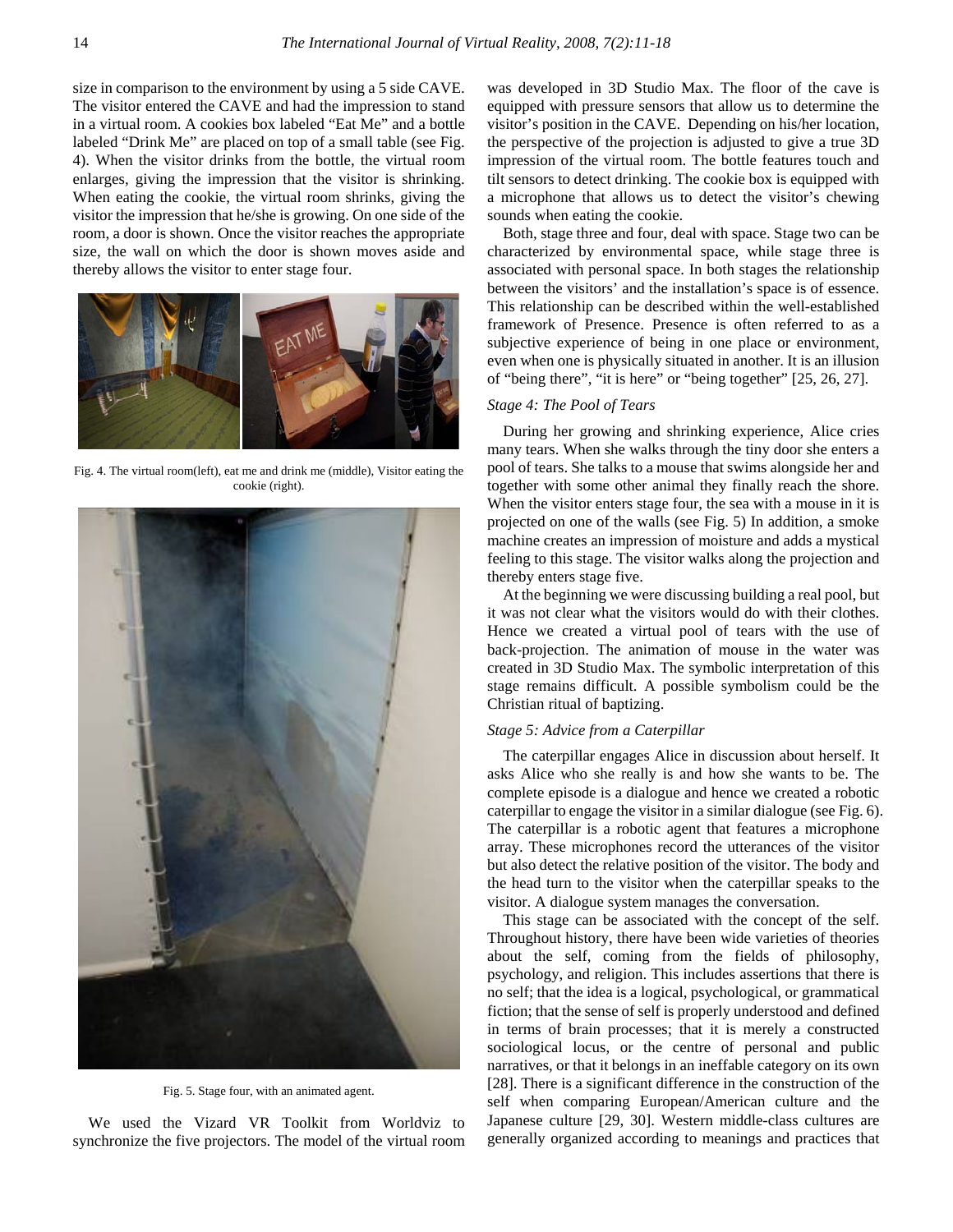promote the independence and autonomy of a self that is separate from other similar selves and from social context. This resulted in a prevalent self-esteem among western people with a tendency to self-enhancement. In contrast, many Asian cultures do not highlight the explicit separation of each individual, promoting the fundamental connectedness among individuals in a social group. The result of this on the construction of the self is that they are more likely to engage in self-criticism instead of self-enhancement [29]. Among con-temporary researchers in social cognition, distinctions are drawn among self concept (cognitive component), self-esteem (affective component) and self-presentation (behavioral component) [31].



Fig. 6. A visitor talking to the caterpillar, a robotic dialogue agent.

By addressing the Western individual self-concept, Alice's self is challenged in 'Advice from a Caterpillar'. After she entered the rabbit hole to follow the White Rabbit, she experienced a lot of transformations both physically and mentally. This brought her in an initial state of confusion, which is emphasized in her conversation with the Caterpillar: 'Who are YOU?' This challenging attitude of the Caterpillar makes Alice uncertain about herself, becoming vulnerable and open for persuasion [32]. Such a situation gives the possibility for a confrontation with and stimulates awareness of the self-concept. The character symbolized as a caterpillar is well chosen. One of the most important characteristics of caterpillars and butterflies is their unique life cycle. One of nature's most mysterious metamorphoses occurs when a caterpillar changes from a slow-moving, fat and ugly creature to a colorfully winged, beautiful butterfly. This metamorphosis happens to a lot of insects, but not as dramatically as it does to a butterfly [33]. In this respect the 'caterpillar' character can unconsciously pursue the message to a human user not to be afraid of a fundamental metamorphosis in his or her self-concept. This symbolic meaning can counterbalances the challenges intended by a conscious dialog next to it.

# *Stage 6: The Cheshire Cat*

The Cheshire Cat involves Alice in a dialogue about logical reasoning and madness. During the dialogue the cat disappears at times completely and sometimes only its grin remains visible. This episode of Carroll's book is predominantly a dialogue. In contrast to the previous stage, we did not use a robotic agent, since the transformations of the cat are impossible in reality. We therefore created an animated virtual Cheshire Cat that is projected on a screen, which augments the grass surroundings. When the visitor approaches the cat, it engages him/her in dialogue similar to the one in Carroll's book.

Again a microphone array is hidden next to the screen to record the visitor's responses and to detect the position of the visitor. A simple 2D animation tool (Adobe Director) is used for the animation of the cat and the dialogue management. Similar to the Caterpillar most of the questions are metaphysical or mystical.



Fig. 7. A visitor talks to the Cheshire Cat.

The necessity of logical reasoning is the topic of the last stage. Generating alternatives is a key component in human reasoning [34] and hence we use the Alternative Generation Task originally proposed by Torrens et al. [35]. After the visit, visitors are asked to create as many diagrams as they can think of to visualize a multiple model syllogism. Their responses are scored in terms of the number of different but correct diagrams produced.

### III. SYSTEM STRUCTURE

In the Alice installation, every stage has its own requirements on the setup and employs a different set of technology-from animated virtual characters to physical robots; from CAVE based virtual reality to augmented reality; from still image prints to simulated real environments. Every stage uses one or more computers, connecting to different type of microcontrollers or hardware interfaces that are again connected to a variety of sensors and actuators. Many programming languages were used, such as C++, Java, Python,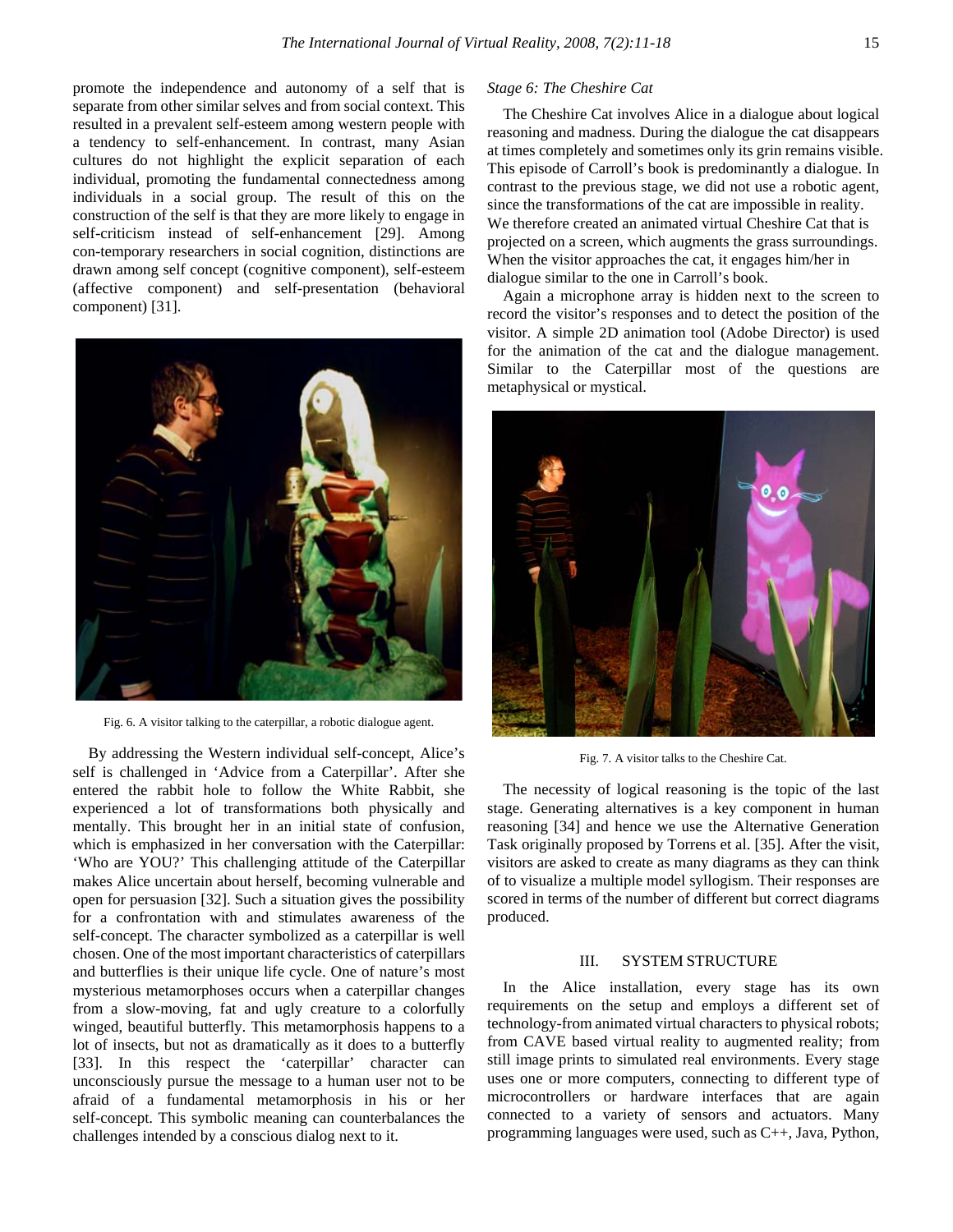JAL, and ActionScript, since different stages were designed and created by project members with a different background and expertise. It is a challenge of its own how these software and hardware bits and pieces can be structured together into one automated system that brings the visitor a smooth and holistic experience.

A multi-layered, multi-agent based structure is designed based on the distributed architecture proposed by Hu (2006) [36], in which PAC (Presentation-Abstraction-Control) agents [37, 38] are distributed over a network and connected through so-called Channels (see Fig. 8). In this architecture a channel generalize the data and control communication among agents. In Fig. 8, the channels are depicted by a straight line connecting a data supplier  $(\bullet)$  and a data consumer  $(\circ)$ . The agents at every level have actuators (■) presenting data to the environment and sensors  $(\Box)$  detecting the input from the environment.



Fig. 8. Distributed PAC over Channel connections.



Fig. 9. ALICE architecture.

Applying this structure to the Alice installation results in a three-layer structure depicted in Fig. 9. At the top level is the central controller that coordinates the stages based on a scripted scenario. Every stage implements a stage server that updates the central controller with the local states and interaction events and receives the commands from the central controller. At the bottom level are software components (for example Vizard in Fig. 9), or programmable hardware interfaces that are directly

connected to sensors and actuators. The stage servers coordinate their bottom level agents and hide the local complexity from the top level controller.

The channels between the bottom level and the intermediate level are mostly implemented over USB or serial cable connections or over Bluetooth radio. The channels between the central controller and the stage servers are implemented over TCP/IP network connections. An XML based communication protocol is designed and implemented directly on top of TCP/IP, to ensure the minimum requirement on the software packages or programming languages used by the stage servers.

This structure enables the ALICE project to decompose the complexity of the entire installation into loosely coupled stages, and to organize the project in a similar hierarchical manner that distributes the tasks in smaller teams and coordinates the progress at a higher level.

#### **CONCLUSIONS**

We have introduced and discussed a new application of virtual and augmented reality, together with virtual and physical agents, for the novel research field of cultural computing. We described the six stages of our installation, taking into account the corresponding part in Carroll's original book 'Alice's adventure in Wonderland'. We presented how these stages are translated into the visitor experience, which the technologies are used for the translation, and which intended effects are for each stage on the visitors.

Overall, we believe that the ALICE installation can be seen as valuable contribution to cultural computing by providing access to the unconscious determinates of the Western culture. Yet we are looking forward to measuring the effect of the installation on the visitors by using a mixture of conscious and subconscious instruments. This will then reveal the full potential of Alice's wonderful story which remained in the public attention for already over 140 years.

#### ACKNOWLEDGEMENTS

This project is sponsored by Microsoft Research in Cambridge, UK. We want to thank Tijn Kooijmans, Sjriek Alers, Chet Bangaru, Geert van den Boomen, Dirk van de Mortel, Peter Peters and Christoph Seyfert for their valuable contributions to our project.

#### REFERENCES

- [1] M. Rauterberg. From Personal to Cultural Computing: How to Assess A Cultural Experience, in *uDayIV-Information nutzbar machen*, 2006, Pabst Science Publisher.
- [2] R. Nakatsu, M. Rauterberg and B. Salem. Forms and Theories of Communication: from Multimedia to Kansei Mediation, *Multimedia Systems*, vol. 11, no. 3, pp. 304-312, 2006.
- [3] S. Shamdasani. Unconscious, the Lancet, vol. 365, no. 9475, pp. 1921, 2005.
- [4] R. E. Nisbett et al. Culture and Systems of Thought: Holistic Versus Analytic Cognition, *Psychological Review*, vol. 108, no. 2, pp. 291-310, 2001.
- [5] R. M. Keesing. Theories of Culture. Annual Review of Anthropology, vol. 3, no. 1, pp. 73-97, 1974.
- [6] N. Tosa and R. Nakatsu. Interactive Comedy: Laughter as the Next Intelligence System, in *Micromechatronics and Human Science*, *MHS*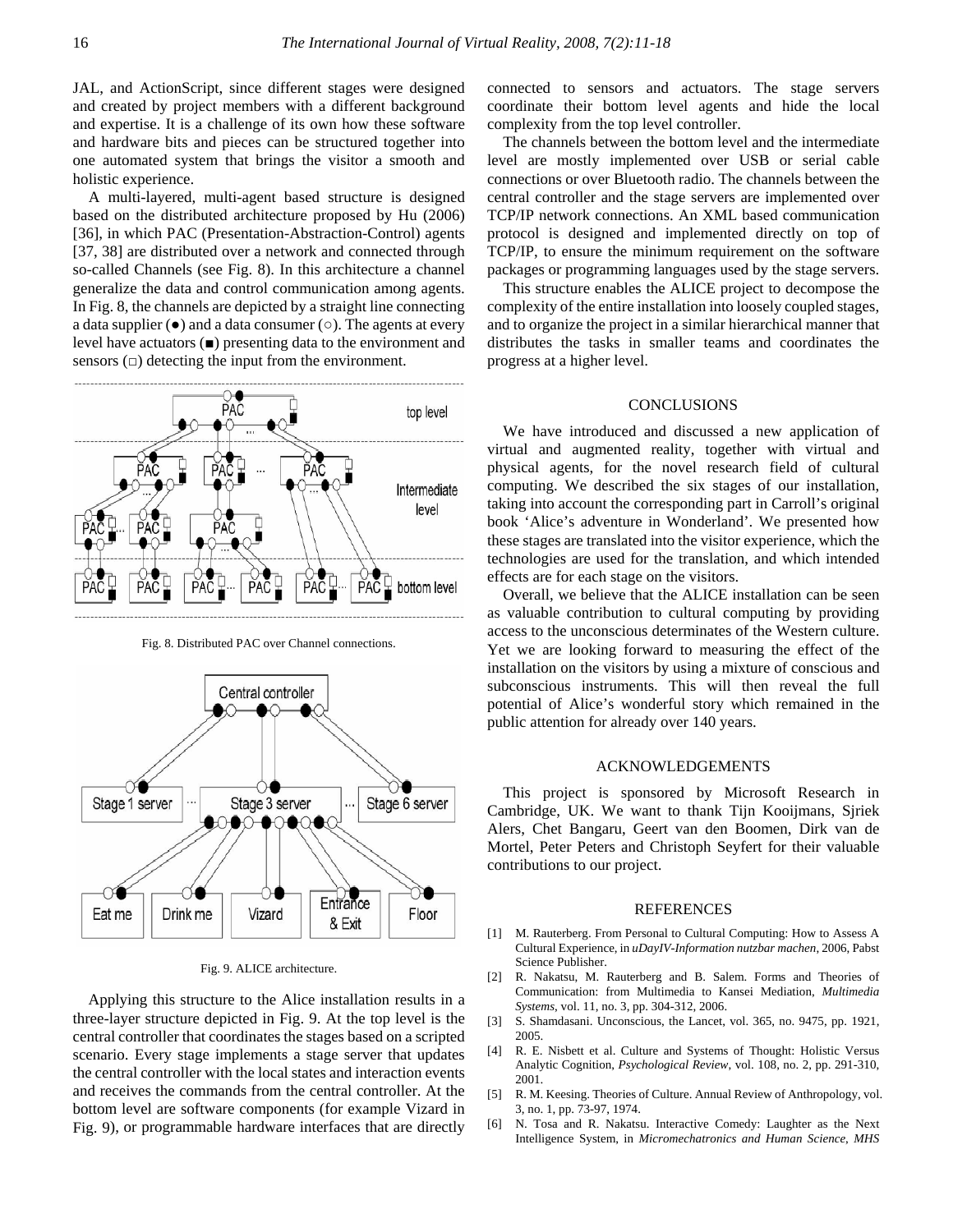*2002,* proceedings of *2002 International Symposium on 2002, Nagoya: IEEE*.

- [7] M. Rauterberg. Positive Effects of Entertainment Technology on Human Behavior, in *Building the Information Society*, R. Jacquart, Editor. 2004 IFIP, Kluwer Academic Press. pp. 51-58.
- [8] B. Salem and M. Rauterberg. Aesthetics as A Key Dimension for Designing Ubiquitous Entertainment Systems, in the *2nd International Workshop on Ubiquitous Home - ubiquitous society and entertainment*, M. Minoh and N. Tosa, Editors. 2005: NICT Keihanna and Kyoto, pp. 85-94.
- [9] J. Hu and C. Bartneck. Culture Matters-A Study on Presence in An Interactive Movie, *PRESENCE 2005, The 8th Annual International Workshop on Presence*, pp. 153-159, 2005.
- [10] N. Tosa, S. Matsuoka and H. Thomas. Inter-culture Computing: ZENetic Computer, in *ACM SIGGRAPH 2004 Emerging technologies 2004*, Los Angeles, California: ACM.
- [11] N. Tosa and S. Matsuoka. ZENetic Computer: Exploring Japanese Culture, *Leonardo*, vol. 39, no. 3, pp. 205-211, 2006.
- [12] L. Carroll. Alice's Adventures in Wonderland, London: Macmillan, 1865.
- [13] M. Rauterberg. Usability in the Future-explicit and Implicit Effects in Cultural Computing, in *Mensch & Computer 2006: Mensch und Computer im StrukturWandel*, A. Heinecke and H. Paul, Editors, Oldenbourg Verlag: München, pp. 29-36, 2006.
- [14] M. Rauterberg. How to Assess the User's Experience in Cultural Computing, in *Usability Professionals 2006,* Broomfield, Colorado: Fraunhofer Informationszentrum Raum und Bau.
- [15] A. Kinney. The Intellectual-insight Problem: Implications for Assessment and Rational-emotive Behavior Therapy, *Journal of Contemporary Psychotherapy,* vol. 30, no. 3, pp. 261-272, 2000.
- [16] J. Leclerc. The Unconscious as Paradox: Impact on the Epistemological Stance of the Art Psychotherapist, *the Arts in Psychotherapy*, vol. 33, no. 2, no. 130-134, 2006.
- [17] J. V. Aart et al. Boredom and Curiosity in the ALICE Installation, tbd, 2008.
- [18] P. Fraisse. Perception and Estimation of Time, *Annual Review of Psychology*, vol. 35, no. 1, pp. 1-36, 1984.
- [19] M. Feuerstein. Effects of Stress and Relaxation on Time Perception, in *Department of Medical and Clinical Psychology,* Uniformed Services University of the Health Sciences: Bethesda, pp. 195, 2003.
- [20] J. Glicksohn. Subjective Time Estimation in Altered Sensory Environments, *Environment and Behavior*, vol. 24, no. 5, pp. 634-652, 1992.
- [21] J. Glicksohn. Temporal Cognition and the Phenomenology of Time: A Multiplicative Function for Apparent Duration, *Consciousness and Cognition*, vol. 10, no. 1, pp. 1-25, 2001.
- [22] J. Gibbon and R. M. Church. Sources of Variance in An Information Processing Theory of Timing, in *Animal Cognition*, H. L. Roitblat, T. G. Bever and H. S. Terrace, Editors, Erlbaum: Hillsdale, pp. 465-488, 1984.
- [23] R. A. Block. Contextual Coding in Memory: Studies of Remembered Duration, in *Time, mind, and behavior*, J. A. Michon and J. L. Jackson Editors, Springer: Berlin, pp. 169-178, 1985.
- [24] M. G. Flaherty. A Watched Pot: How We Experience Time, 1999: New York University Press.
- [25] M. Slater et al. Immersion, Presence and Performance in Virtual Environments: An Experiment with Tri-Dimensional Chess, *ACM Virtual Reality Software and Technology (VRST)*, pp. 163-172, 1996.
- [26] B. G. Witmer and M. J. Singer. Measuring Presence in Virtual Environments: A Presence Questionnaire, *Presence: Teleoperators and Virtual Environments*, vol. 7, no. 3, pp. 225-240, 1998.
- [27] M. J. Schuemie et al. Research on Presence in VR: a Survey, *ACM Virtual Reality Software and Technology (VRST)*, vol. 4, no. 2, pp. 335-341, 2001.
- [28] S. Gallagher and J. Shear, eds. Models of the Self. 2000, *Imprint Academic: Exeter*.
- [29] S. Kitayama et al. Individual and Collective Processes in the Construction of the Self: Self-enhancement in the United States and Self-criticism in Japan, *Journal of Personality and Social Psychology*, vol. 72, no. 6, pp. 1245-1267, 1997.
- [30] R. E.Nisbett and T. Masuda. Culture and Point of View, proceedings of the *National Academy of Sciences*, vol. 100, no. 19, pp. 11163-11170, 2003.
- [31] S. S. Brehm, S. M. Kassin and S. Fein. Social Psychology Boston, 2002, Houghton Mifflin Company: Boston.
- [32] B. J. Fogg. Persuasive Technology : Using Computers to Change What We Think and Do, *Amsterdam ; Boston: Morgan Kaufmann Publishers,*  xxviii, pp.283, 2003.
- [33] D. Heiligman. From Caterpillar to Butterfly, New York: Harper Collins, 1996.
- [34] S. E. Newstead, V. A. Thompson and S. J. Handley. Generating Alternatives: A Key Component in Human Reasoning? *Memory & Cognition*, vol. 30, no. 1, pp. 129-137, 2002.
- [35] D. Torrens, V. A. Thompson and K. M. Cramer. Individual Differences and the Belief Bias Effect: Mental Models, Logical Necessity, and Abstract Reasoning, Thinking and Reasoning, vol. 5, no. 1, pp. 1-28, 1999.
- [36] J. Hu. Design of a Distributed Architecture for Enriching Media Experience in Home Theaters, in *Department of Industrial Design*, Eindhoven University of Technology: Eindhoven, 2006.
- [37] J. Coutaz,. PAC, an Implemention Model for Dialog Design, in *Interact'87,* 1987, Stuttgart.
- [38] J. Coutaz. , PAC-ing the Architecture of Your User Interface, in *4th Eurographics Workshop on Design, Specification and Verification of Interactive Systems*: Springer-Verlag, 1997.



**Dr. Christoph Bartneck** is an assistant professor in the Department of Industrial Design at the Eindhoven University of Technology. He has a background in Industrial Design and Human-Computer Interaction, and his projects and studies have been published in various journals, newspapers, and conferences. His interests lie in the fields of social robotics, Design Science, and Multimedia Applications. He has worked for several companies including the Technology Centre of Hannover (Germany), LEGO (Denmark), Eagle River

Interactive (USA), Philips Research (Netherlands), and ATR (Japan).



**Dr. Jun Hu** is an assistant professor in the designed intelligence Group at the department of industrial design, Eindhoven University of Technology, The Netherlands. His background is in mathematics (B.Sc), computer science (M.Eng), user-system interaction (PDEng) and distributed software architecture (PhD). He is also a qualified system analyst and senior programmer.



**Dr. Ben Salem** is an assistant professor in the Department of Industrial Design at the Eindhoven University of Technology. He has a background in Architecture (Master's) and Electronics (Phd). In his work, he would like to exploit his combined expertise in the area of interactive devices, virtual environments, user interfaces and robotics.



**Dr. Razvan Cristescu** is an assistant professor in the Department of Industrial Design at the Eindhoven University of Technology. He got his Master's in Electrical Engineering and Computer Science from the Polytechnic University of Bucharest in 1998, his Licentiate of Technology in Information Sciences from the Technical University of Helsinki in 2000, and his PhD in Communication Systems from EPFL, Switzerland in 2004. The common theme in his work is

the research on information processing in large datasets, in particular sensor networks and medical diagnostics.